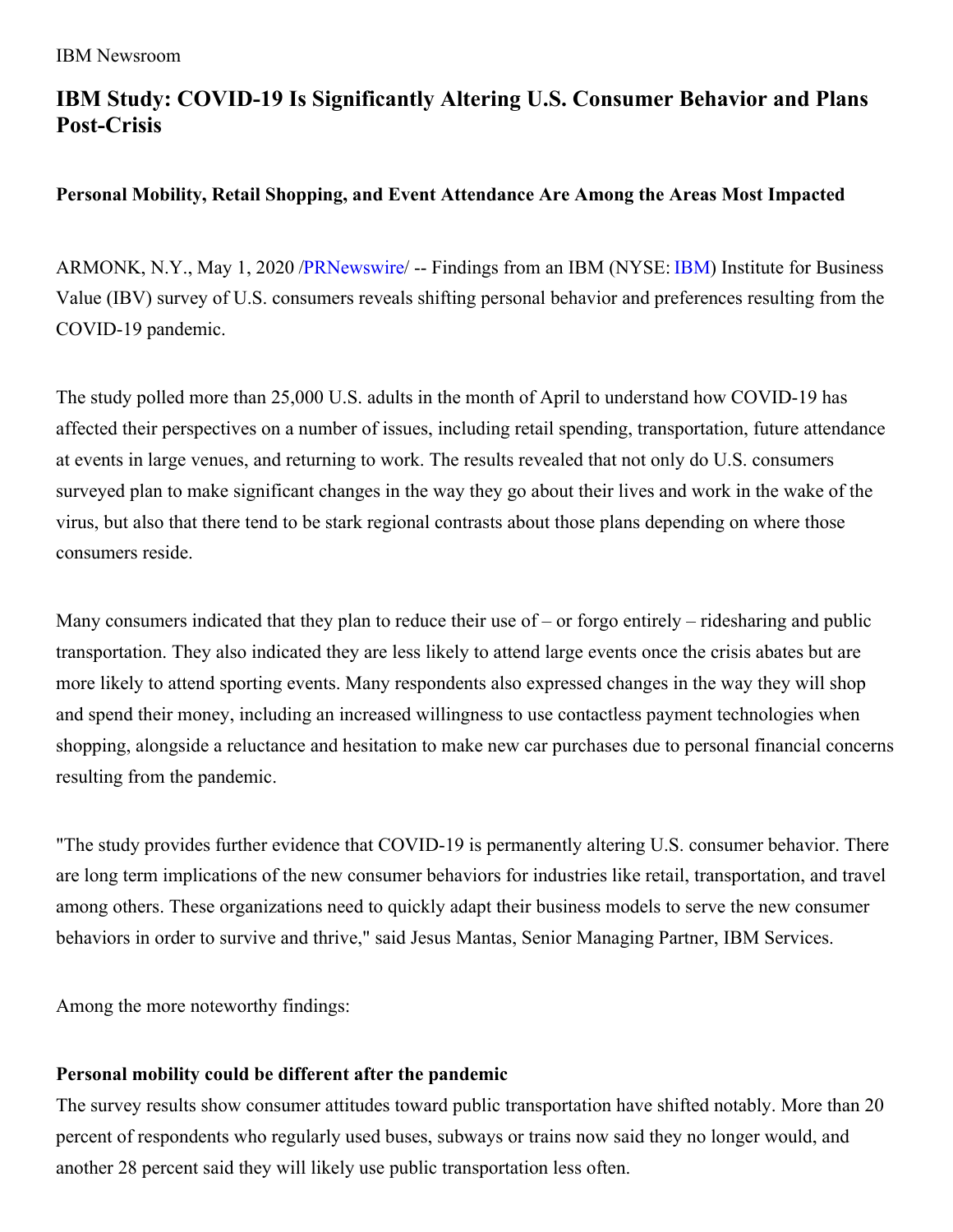More than half of people surveyed who used ridesharing apps and services said they would either use these less or stop using these services completely. Findings were not quite as dire for taxis and other traditional car services, as a smaller 24 percent of people surveyed indicated they will no longer use these modes of transportation.

#### **More use of personal vehicles, but purchases are delayed**

More than 17 percent of people surveyed said that they intend to use their personal vehicle more as a result of COVID-19, with approximately 1 in 4 saying they will use it as their exclusive mode of transportation going forward.

One-third of respondents said that constraints on their personal finances will "greatly" influence their decision to buy a vehicle once COVID-19 restrictions are lifted. More than 25 percent said that a lack of confidence in the global and U.S. economic outlook will impact their decisions to buy a vehicle – with nearly the same number of people saying they would be holding off on buying for more than 6 months. Consumers added that manufacturer incentive programs are not likely to persuade or change their thinking.

#### **Event attendance will be down for some time**

When asked about attendance at various types of large events once stay-at-home restrictions are lifted, more than half of respondents said they are unwilling to be exposed to large crowds for the remainder of 2020. Conferences and trade shows had a strong response, with 75 percent indicating that they are unlikely to attend an in-person conference or trade show in 2020. Bars and restaurants are more likely to fare much better.

More than one-third of consumers indicated they will visit these establishments, with only about ten percent saying they will not. Outdoor parks also represent a favored destination; one-third of respondents said they are very likely to visit an outdoor park after restrictions are lifted. Approximately 25 percent of consumers also indicated they will be ready to visit the beach and 1 in 5 will be ready to go shopping at malls and shopping centers.

# **The Retail Experience Continues to Evolve**

Due to their concerns about COVID-19, nearly 40 percent of consumers surveyed said they are likely to use contactless payment options via their mobile device or credit card when shopping. More than 75 percent of respondents indicate they are choosing to visit stores to buy *essential* goods (i.e., food & beverages and household & cleaning products); however, responding consumers in the Northwest were more likely to buy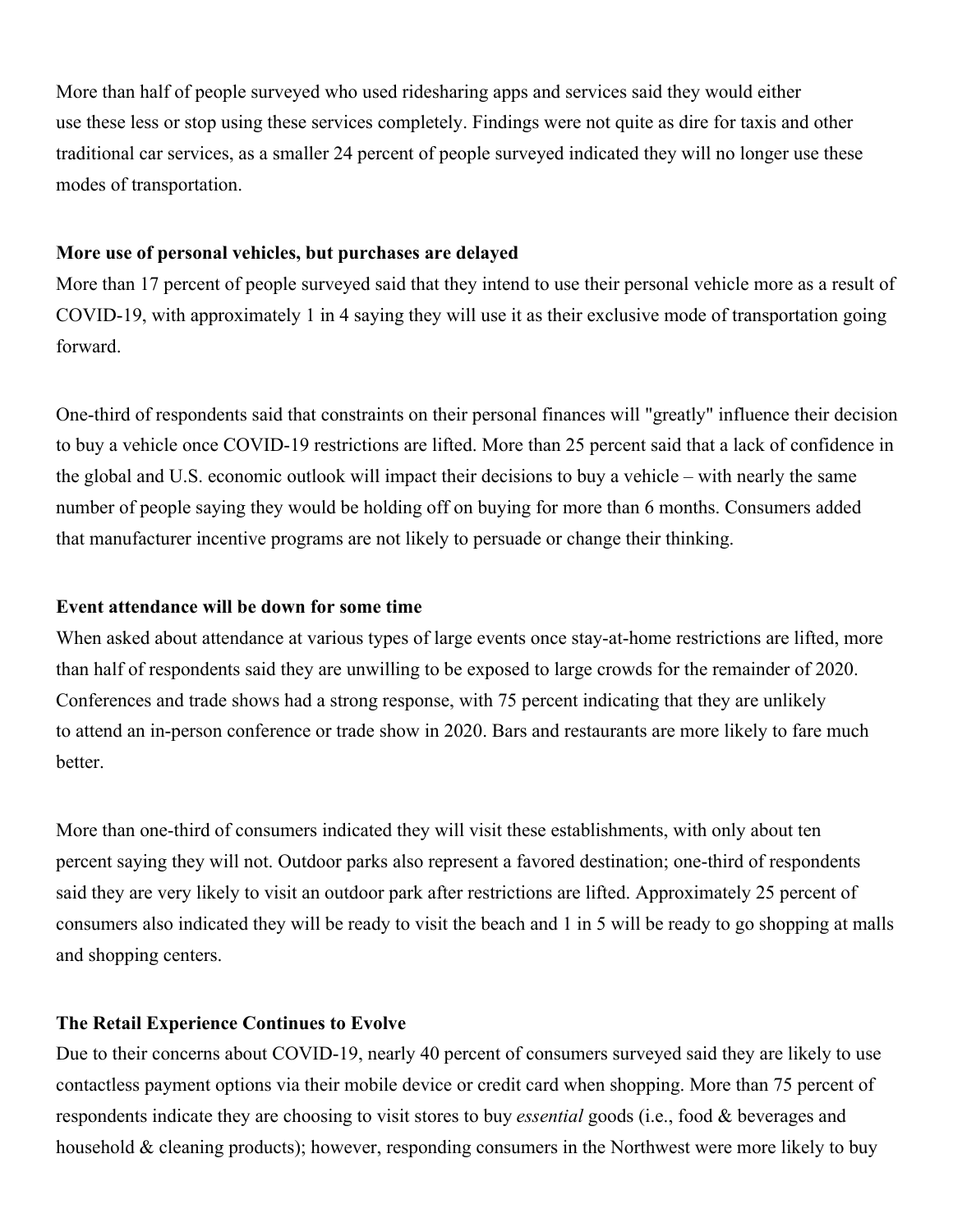essential goods online and ship to home or another destination than any other U.S. region.

The study also reveals that the pandemic has created a priority on shopping local for those surveyed – with 25 percent of respondents indicating they are now shopping more often at locally owned stores and buying more local made, grown or sourced products.

# **The Rise of the Remote Workforce**

The forced shift to operating as a largely remote workforce has led to nearly 40 percent of respondents indicating they feel strongly that their employer should provide employee opt-in remote work options when returning to normal operations. And remote work appears to be growing on people, as more than 75 percent indicate they would like to continue to work remotely at least occasionally, while more than half - 54 percent - would like this to be their primary way of working.

The shift toward a more remote workforce could require more than a simple change of location – it may require the use of soft skills to continue to be productive and successful. A 2019 [study](https://c212.net/c/link/?t=0&l=en&o=2792139-1&h=1218587906&u=https%3A%2F%2Fwww.ibm.com%2Fthought-leadership%2Finstitute-business-value%2Freport%2Fclosing-skills-gap&a=A+2019+study+from+the+IBV) from the IBV revealed that adaptability, time management and ability to work well on teams as some of the most crucial to the workforce today – however, only 41 percent of CEOs surveyed felt they had the capability in terms of people skills and resources required to execute their business strategies. It will be imperative for organizations to prioritize reskilling employees around these core capabilities.

For further information on IBM's Institute for Business Value, please visit: https://www.ibm.com/thought[leadership/institute-business-value/](https://c212.net/c/link/?t=0&l=en&o=2792139-1&h=2102581223&u=https%3A%2F%2Fwww.ibm.com%2Fthought-leadership%2Finstitute-business-value%2F&a=https%3A%2F%2Fwww.ibm.com%2Fthought-leadership%2Finstitute-business-value%2F)

# About IBM Institute for Business Value

The IBM Institute for Business Value (IBV), part of IBM Services, develops fact-based, strategic insights for senior business executives on critical public and private sector issues. Follow @IBMIBV on Twitter, and for a full catalog of our research or to subscribe to our newsletter, visit: [www.ibm.com/ibv](https://c212.net/c/link/?t=0&l=en&o=2792139-1&h=1174794053&u=http%3A%2F%2Fwww.ibm.com%2Fibv&a=www.ibm.com%2Fibv)

CONTACT: Jeannine Kilbride, [jkilbri@us.ibm.com](mailto:jkilbri@us.ibm.com)

SOURCE IBM